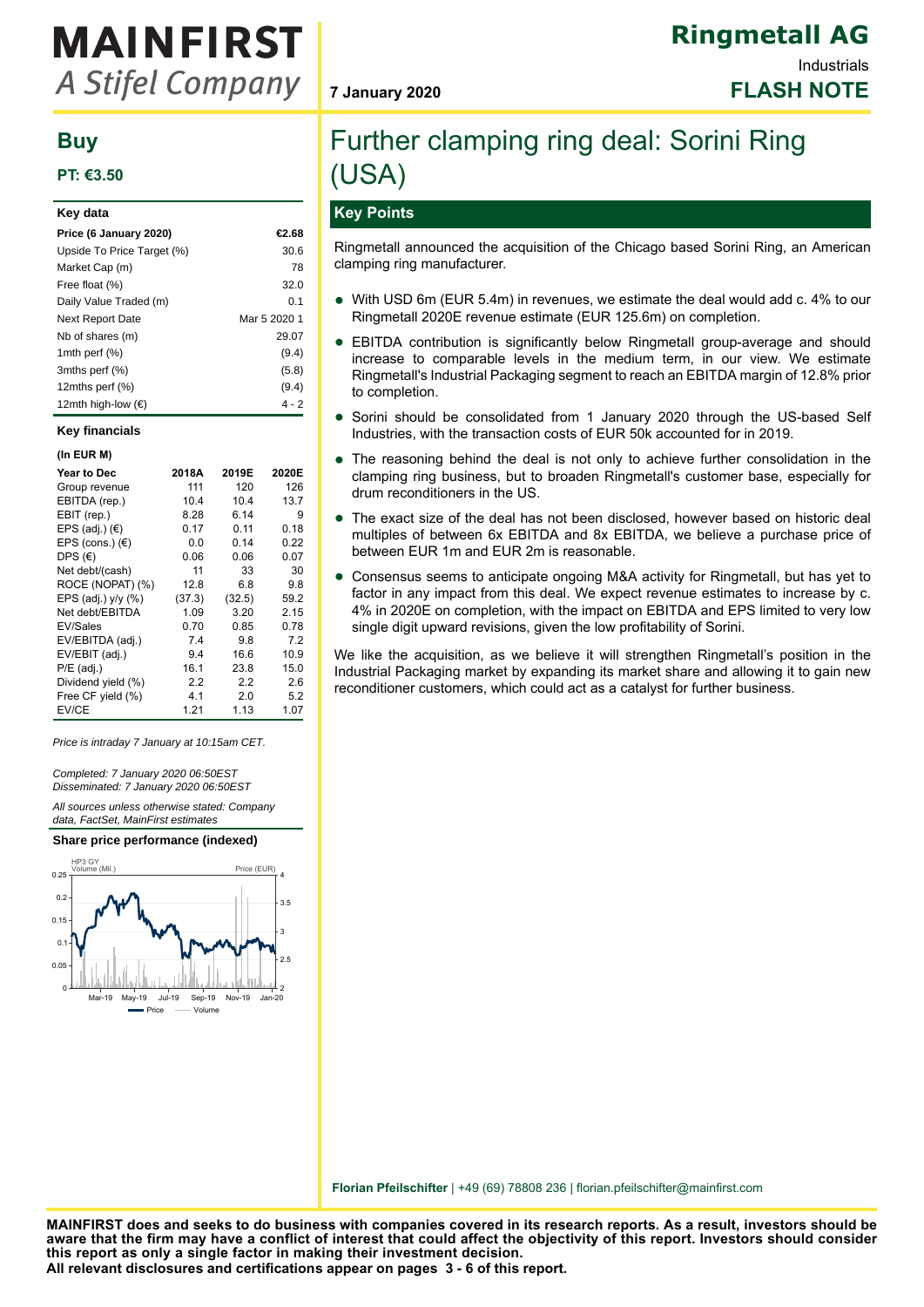# **Company Snapshot**

#### **Investment case summary**

Coming from the clamping ring and accessories business, Ringmetall is now extending its product portfolio in the broader industrial packaging business. With the acquisitions of Nittel and Tesseraux, Ringmetall entered the inliner business, which is concentrated more heavily in pharma and food. This makes the company's business more diversified and more profitable.

We believe that the company will continue its journey of successfully integrating new businesses and companies in the current structure. The ongoing consolidation driven by Ringmetall should be beneficial for topline development, scaling, pricing and profitability. M&A is a central point for the company's strategy and our investment case.

Ringmetall combines high management ownership with extensive experience in M&A deals with very good market shares in the existing business.

#### **Target price methodology**

We apply a peer-group based sum of the parts valuation for Ringmetall. We use 2020E based multiples and equally weight the P/E, EV/EBITDA and EV/Sales to arrive at our final target price.

#### **Risk to our valuation and rating**

Despite dominating the clamping ring market and having a strong position overall in the industrial packaging market, possible risks to Ringmetall and our investment case are:

- Sustained slowdown in the chemicals industry's development
- Fewer cost synergies coming from the ongoing and planned<br>acquisitions than initially expected acquisitions than initially expected
- Competition starts taking material market share from Ringmetall, through a higher quality product or aggressive pricing
- Growing too fast through acquisitions. Management and integration of the new companies overstretches Ringmetall
- Financing of new and big deals in particular could become difficult and eventually become too much of a burden for Ringmetall

#### **Key dates**

FY-19 prelim results: 05.03.2020

AGM: 15.06.2020

#### **Company description**

Ringmetall is a leading global specialist supplier to the industrial packaging industry with a primary focus on the chemicals industry. The company focuses on the production and distribution of high quality and customised packaging elements designed to meet the specific needs of its customers. Ringmetall also develops and manufactures mounting systems for special purpose vehicles in the areas of logistics and warehouse logistics. Consequently, the company reports in the two segments Industrial Packaging and Industrial Handling.

With the acquisition of Nittel in 2018 (first consolidated from 01.01.2019 onwards) and Tesseraux in 2019 (first consolidation from 01.07.2019 onwards) Ringmetall extends its portfolio in the Industrial Packaging segment for inliners made from plastic or aluminium.

#### **Key products, clients and end markets**

Ringmetall's core product is the clamping ring to seal open-top drums securely. The product range here includes mass produced standard products and small batch speciality rings. In total the company offers over 2,000 different clamping rings, featuring different materials, with steel being the most important. Clamping rings are not eligible for multiple use, hence there is a regular replacement cycle. In addition to clamping rings, the company offers accessories around the drum, however never the drum itself. The inliner business, (simplified: plastic bags for drums) is a rather new business to Ringmetall. The Industrial Handling business manufactures several additions and speciality parts for the forklift and agricultural machinery business.

Ringmetall's two biggest customers in the Industrial Packaging business are Greif and Mauser, two American/European drum manufactures. Additionally, Ringmetall delivers its products to end customers like BASF, the chemicals industry in general, but also pharma and food companies which have contracts with Ringmetall. In the Industrial Handling business, Jungheinrich and Kion are the biggest customers of Ringmetall's products.

Currently, the single most important sector for Ringmetall is the chemicals industry, accounting for roughly 60% of sales. Here, BASF is a key customer. However, not all of that exposure is directly coming from the chemicals industry, but routed through the drum manufacturers. Further important markets are the food and beverage industry in general, as well as breweries in particular. Furthermore, the pharmaceutical industry plays an important role, since regulatory requirements provide Ringmetall with higher margins in that business.

#### **Key shareholders**

Management Pool: 55%

#### **Senior management**

CEO: Mr Christoph Petri

COO: Mr Konstantin Winterstein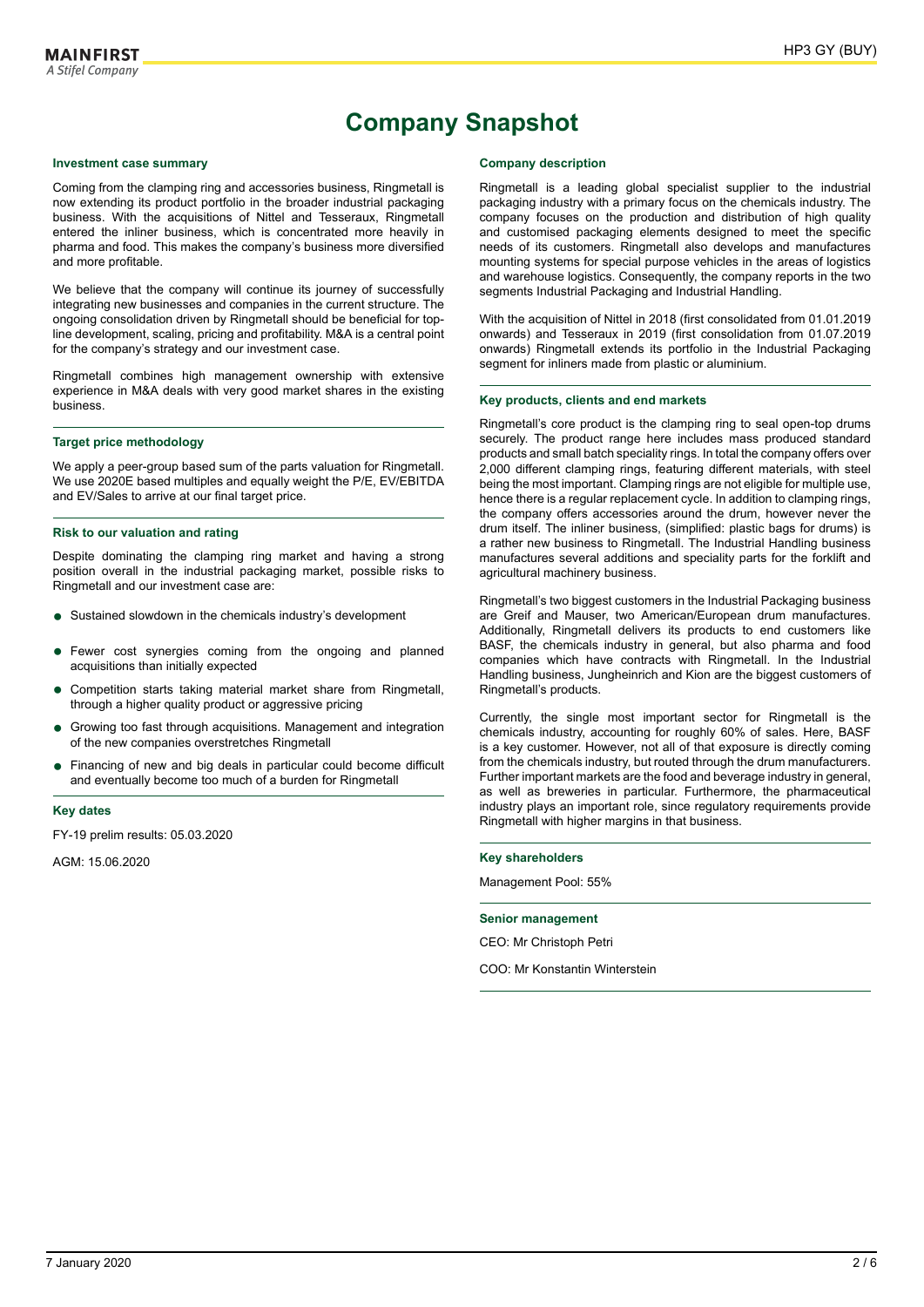# **Important Disclosures and Certifications**

**I, Florian Pfeilschifter, certify that the views expressed in this research report accurately reflect my personal views about the subject securities or issuers; and I, Florian Pfeilschifter, certify that no part of my compensation was, is, or will be directly or indirectly related to the specific recommendations or views contained in this research report. Our European Policy for Managing Conflicts of Interest is available [here](https://www.mainfirst.com/uploads/tx_mainfirstbankdownload/190329_01_MF_Equities_-_Conflicts_of_Interest_Management_Policy_Stifel_version_clean_MFSC.pdf?) .**

*Completed: 7 January 2020 06:50EST Disseminated: 7 January 2020 06:50EST*

**Ringmetall AG (HP3 GY) as of January 06, 2020 (in EUR)**



\*Represents the value(s) that changed.

Buy=B; Hold=H; Sell=S; Discontinued=D; Suspended=SU; Discontinued=D; Initiation=I

### For a price chart with our ratings and any applicable target price changes for HP3 GY go to <http://stifel2.bluematrix.com/sellside/Disclosures.action?ticker=HP3 GY>

Pursuant to Commission Delegated Regulation (EU) 2016/958 of 9 March 2016, Section 85 WpHG and any further applicable rules in case of distribution through its affiliates, MAINFIRST has to disclose relationships and circumstances that may create conflicts of interest because they could impair the impartiality of the producer(s), MAINFIRST including its affiliates or any other persons or entities that are acting on their behalf and are involved in the production of this Publication.

The rating and, where applicable, target price history for Ringmetall AG and its securities prior to November 1, 2019 on the above price chart reflects research analyst views at MAINFIRST prior to its acquisition by Stifel Financial Corporation. Prior to December 10, 2019, MAINFIRST utilized an investment rating system that was different from the rating system currently utilized at MAINFIRST. For a description of the investment rating system previously utilized by MAINFIRST research analysts during the past three years, go to https://www.mainfirst.com/en/legal-and-regulatory-resources.html .

MAINFIRST is party to an agreement with Ringmetall AG relating to the production of the research (this includes agreements concerning the production of company sponsored research).

MAINFIRST or an affiliate expects to receive or intends to seek compensation for investment banking services from Ringmetall AG in the next 3 months.

Ringmetall AG is a client of MAINFIRST or an affiliate or was a client of MAINFIRST or an affiliate within the past 12 months.

Ringmetall AG is provided with non-investment banking securities related services by MAINFIRST or an affiliate or was provided with non-investment banking securities related services by MAINFIRST or an affiliate within the past 12 months. MAINFIRST or an affiliate has received compensation for non-investment banking, securities related services from Ringmetall AG in the past 12 months.

The equity research analyst(s) responsible for the preparation of this report receive(s) compensation based on various factors, including Stifel's overall revenue, which includes investment banking revenue.

# **Recommendation Definitions**

Our investment rating system is three tiered, defined as follows:

**Buy** - We expect a total return of greater than 10% over the next 12 months with total return equal to the percentage price change plus dividend yield.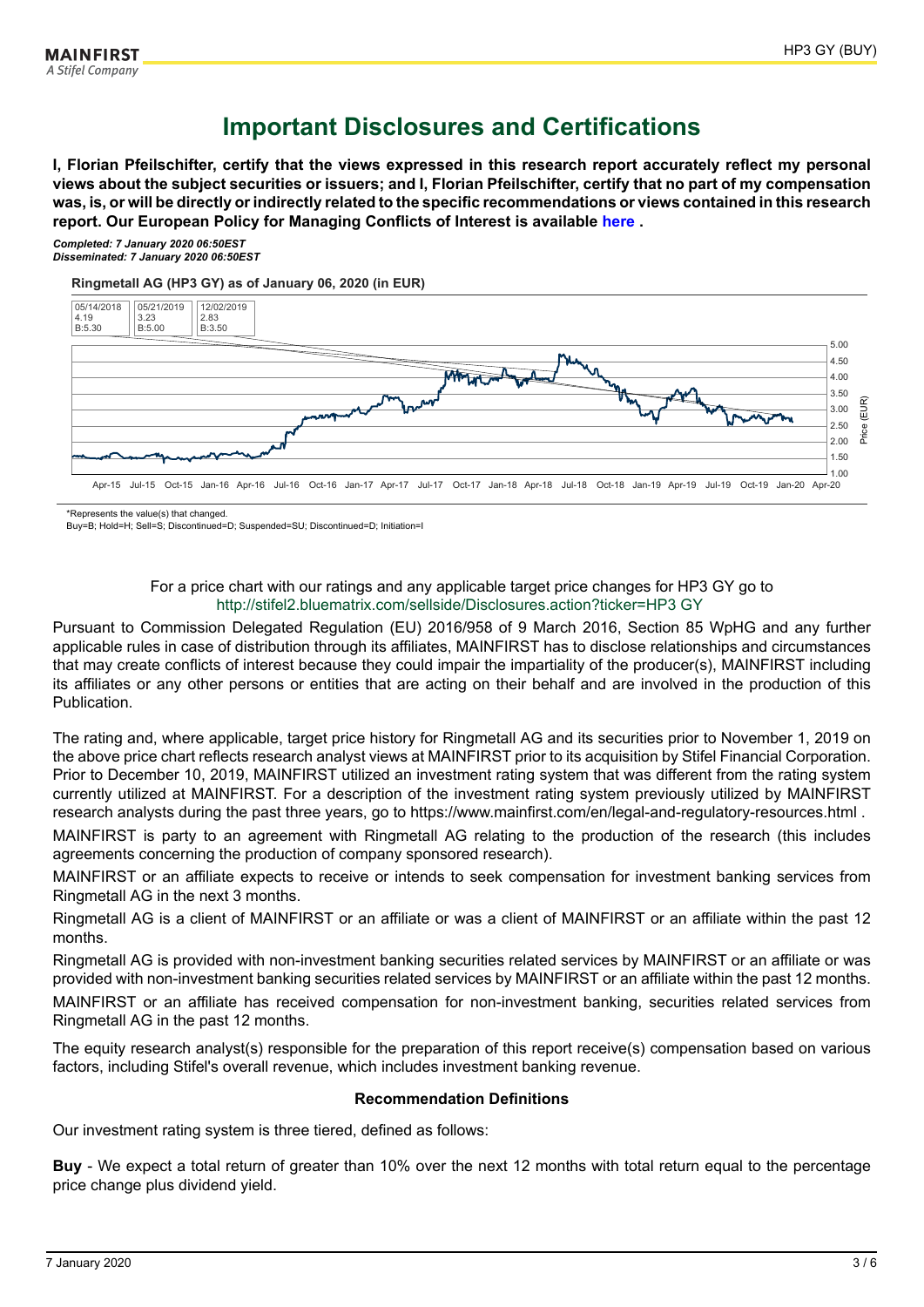**Hold** - We expect a total return between -5% and 10% over the next 12 months with total return equal to the percentage price change plus dividend yield.

**Sell** - We expect a total return below -5% over the next 12 months with total return equal to the percentage price change plus dividend yield.

Occasionally, we use the ancillary rating of **Suspended (SU)** to indicate a long-term suspension in rating and/or target price, and/or coverage due to applicable regulations or MAINFIRST policies. Alternatively, **Suspended** may indicate the analyst is unable to determine a "reasonable basis" for rating/target price or estimates due to lack of publicly available information or the inability to quantify the publicly available information provided by the company and it is unknown when the outlook will be clarified. **Suspended** may also be used when an analyst has left the firm.

Prior to December 11, 2019, these statistics were calculated on a daily basis and utilized a different rating system. The following are as of December 10, 2019. From the 3rd Jan 2020, these will be calculated quarterly, using the new rating structure and relate to securities under coverage by MAINFIRST. Of the securities we rated at MAINFIRST, 52% were rated Outperform, 40% were rated Neutral and 8% were rated Underperform.

Within the last 12 months, MAINFIRST or an affiliate has provided investment banking services for 57%, 41% and 2% of the companies whose shares were rated Outperform, Neutral and Underperform, respectively.

# **Additional Disclosures**

Please visit the Research Page at www.stifel.com for the current research disclosures and respective target price methodology applicable to the companies mentioned in this publication that are within the MAINFIRST coverage universe. For a discussion of risks and changes to target price including basis of valuation or methodology please see our standalone company reports and notes for all stocks.

The information contained herein has been prepared from sources believed to be reliable but is not guaranteed by us and is not a complete summary or statement of all available data, nor is it considered an offer to buy or sell any securities referred to herein. Opinions expressed are subject to change without notice, do not constitute a personal recommendation and do not take into account the particular investment objectives, financial situation or needs of individual investors. Employees of MAINFIRST, or its affiliates may, at times, release written or oral commentary, technical analysis or trading strategies that differ from the opinions expressed within. MAINFIRST or any of its affiliates may have positions in the securities mentioned and may make purchases or sales of such securities from time to time in the open market or otherwise and may sell to or buy from customers such securities on a principal basis; such transactions may be contrary to recommendations in this report. Past performance should not and cannot be viewed as an indicator of future performance. Unless otherwise noted, the financial instruments mentioned in this report are priced as of market close on the previous trading day and presumed performance is calculated always over the next 12 months.

Opinions expressed herein reflect the current views of the author(s) and not necessarily the opinions of MAINFIRST or any of its subsidiaries or affiliates. Any opinions, forecasts, assumptions, estimates, derived valuations and target price(s) contained herein are as of the date of this Publication and subject to change at any time without prior notice. There can be thus no assurance that future results or events will be consistent with any such opinions, forecasts or estimates.

As a multi-disciplined financial services firm, Stifel regularly seeks investment banking assignments and compensation from issuers for services including, but not limited to, acting as an underwriter in an offering or financial advisor in a merger or acquisition, or serving as a placement agent in private transactions.

# **Affiliate Disclosures**

"**MAINFIRST**", a subsidiary of Stifel Financial Corporation ("**SFC**"), shall include our MainFirst affiliates (collectively "**MAINFIRST**''): MainFirst Bank AG, which is regulated by the German Federal Financial Services Authority (Bundesanstalt für Finanzdienstleistungsaufsicht; "**BaFin**"), MainFirst Schweiz AG, which is regulated by the Eidgenössische Finanzmarktaufsicht ("**FINMA**"), and MainFirst Securities US Inc. which is a U.S. broker-dealer registered with the SEC and member of FINRA.

References to "**Stifel**" (collectively "**Stifel**") refer to **SFC** and other associated affiliated subsidiaries including (i) Stifel, Nicolaus & Company, Incorporated ("**SNC**"); (ii) Keefe, Bruyette & Woods, Incorporated ("**KBWI**''), which are both U.S. broker-dealers registered with the United States Securities and Exchange Commission ("**SEC**") and members of the Financial Industry National Regulatory Authority ("**FINRA**"), respectively; (iii) Stifel Nicolaus Europe Limited ("**SNEL**"), which is authorised and regulated by the United Kingdom Financial Conduct Authority ("**FCA**") (FRN 190412) and is a member of the London Stock Exchange and also trades under the name Keefe, Bruyette & Woods Europe ("**KBW Europe**"); (iv) our MainFirst affiliates (collectively "**MAINFIRST**''): MainFirst Bank AG, which is regulated by the German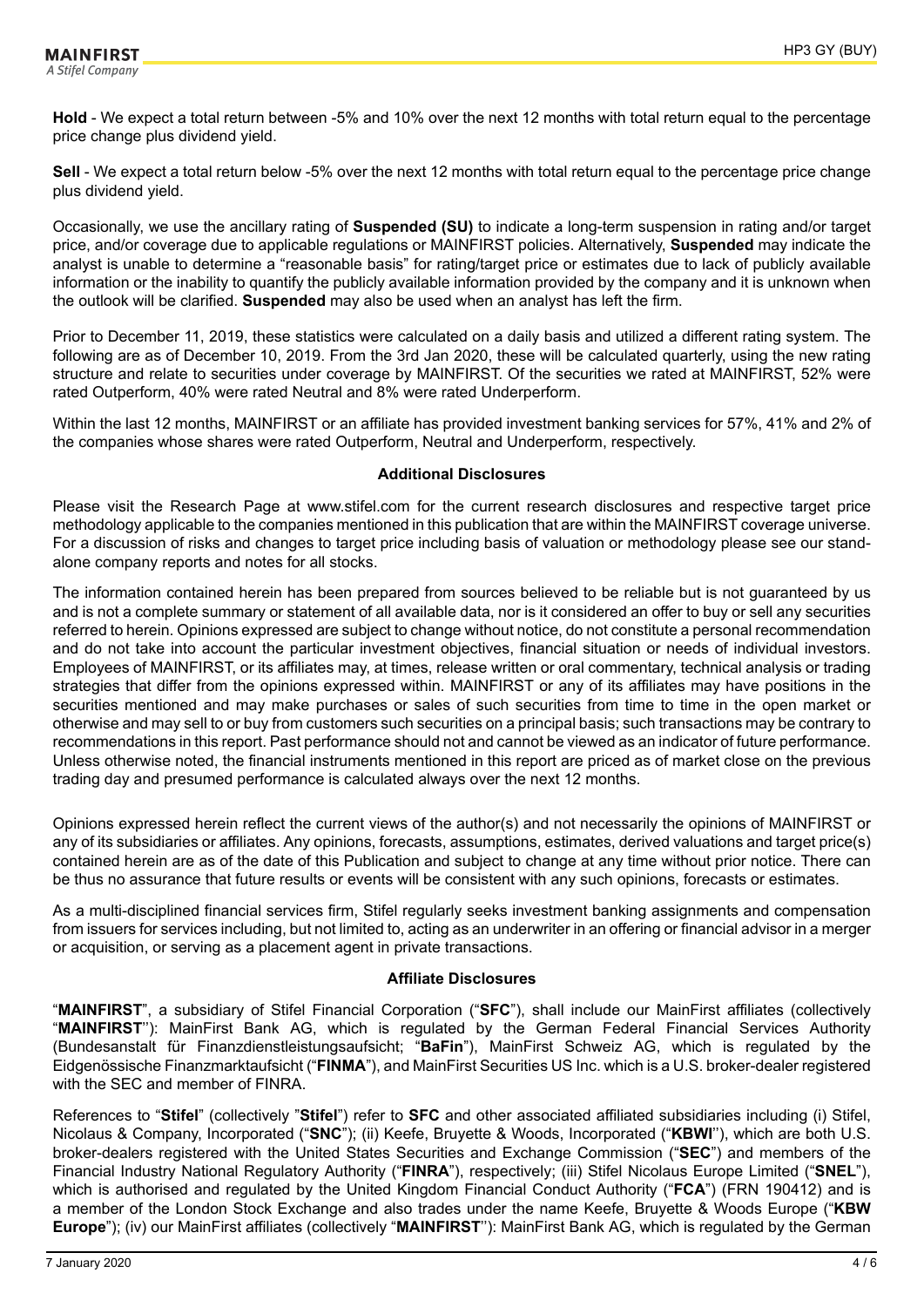Federal Financial Services Authority (Bundesanstalt für Finanzdienstleistungsaufsicht; "**BaFin**"), MainFirst Schweiz AG, which is regulated by the Eidgenössische Finanzmarktaufsicht ("FINMA"), and MainFirst Securities US Inc. which is a U.S. broker-dealer registered with the SEC and member of FINRA.; and (v) Stifel Nicolaus Canada, Incorporated. ("**Stifel Canada**"), which is authorised and regulated by Investment Industry Regulatory Organization of Canada ("**IIROC**"), and also trades under the names "**Stifel GMP**" and/or "**Stifel First Energy**".

**Registration of non-US Analysts:** Any non-US research analyst employed by MAINFIRST contributing to this report is not registered/qualified as a research analyst with FINRA and is not an associated person of the US broker-dealer and therefore may not be subject to FINRA Rule 2241 restrictions on communications with a subject company, public appearances, and trading securities held by a research analyst account.

### **Country Specific and Jurisdictional Disclosures**

MAINFIRST BANK AG (here forth referred to as "MAINFIRST"), a subsidiary of Stifel Financial Corporation ("SFC"), is a Bank and Investment Firm subject to supervision by the German Federal Financial Services Authority (Bundesanstalt für Finanzdienstleistungsaufsicht; BaFin). MAINFIRST produces and distributes financial analysis directly and through its affiliates MAINFIRST Bank AG London Branch, subject to market conduct supervision by the Financial Conduct Authority (FCA), MAINFIRST BANK AG Paris Branch, subject to market conduct supervision by the Autorité des Marchés Financiers (AMF), MAINFIRST BANK AG Milan Branch, subject to market conduct supervision by the Commissione Nazionale per le Società e la Borsa (Consob) and MAINFIRST SCHWEIZ AG, subject to supervision by the Eidgenössische Finanzmarktaufsicht (FINMA), to eligible counterparties, professional clients and other institutional (non-retail) investors as defined by applicable local laws (here forth referred to as "Qualified Institutional Investors") in accordance with the Commission Delegated Regulation (EU) 2016/958, the German Securities Trading Act (Wertpapierhandelsgesetz; WpHG) and any further applicable laws and regulations.

**United States:** Research produced and distributed by MAINFIRST is distributed by MainFirst Securities US Inc. to "Major US Institutional Investors" as defined in Rule 15a-6 under the US Securities Exchange Act of 1934, as amended. MainFirst Securities US Inc. is a U.S. broker-dealer registered with the SEC and member of FINRA. SNC may also distribute research prepared by MAINFIRST directly to US clients, including US clients that are not Major US Institutional Investors. In these instances, SNC accepts responsibility for the content. Any transaction by a US client in the securities discussed in the document must be effected by MainFirst Securities US Inc. or SNC.

**UK and European Economic Area (EEA):** This report is distributed in the EEA by MAINFIRST, which is authorized and regulated in the EEA by the BaFin. In these instances, MAINFIRST accepts responsibility for the content. SNEL may also distribute research prepared by MAINFIRST directly to EEA clients. Research produced by MAINFIRST or SNEL is not intended for use by and should not be made available to non-professional clients.

The complete preceding 12-month recommendations history related to recommendation(s) in this research report is available at https://stifel2.bluematrix.com/sellside/MAR.action

**Brunei:** This document has not been delivered to, registered with or approved by the Brunei Darussalam Registrar of Companies, Registrar of International Business Companies, the Brunei Darussalam Ministry of Finance or the Autoriti Monetari Brunei Darussalam. This document and the information contained within will not be registered with any relevant Brunei Authorities under the relevant securities laws of Brunei Darussalam. The interests in the document have not been and will not be offered, transferred, delivered or sold in or from any part of Brunei Darussalam. This document and the information contained within is strictly private and confidential and is being distributed to a limited number of accredited investors, expert investors and institutional investors under the Securities Markets Order, 2013 ("Relevant Persons") upon their request and confirmation that they fully understand that neither the document nor the information contained within have been approved or licensed by or registered with the Brunei Darussalam Registrar of Companies, Registrar of International Business Companies, the Brunei Darussalam Ministry of Finance, the Autoriti Monetari Brunei Darussalam or any other relevant governmental agencies within Brunei Darussalam. This document and the information contained within must not be acted on or relied on by persons who are not Relevant Persons. Any investment or investment activity to which the document or information contained within is only available to, and will be engaged in only with Relevant Persons.

**Canadian Distribution:** Research produced by MAINFIRST is distributed in Canada in reliance on the international dealer exemption. This material is intended for use only by professional or institutional investors. None of the investments or investment services mentioned or described herein is available to other persons or to anyone in Canada who is not a "permitted client" as defined under applicable Canadian securities laws.

**Republic of South Africa:** Research produced by SNEL is distributed by SNEL to "Clients" as defined in FSCA FAIS Notice 20 of 2018 (the "FAIS Notice") issued by the Financial Services Conduct Authority. Research distributed by SNEL